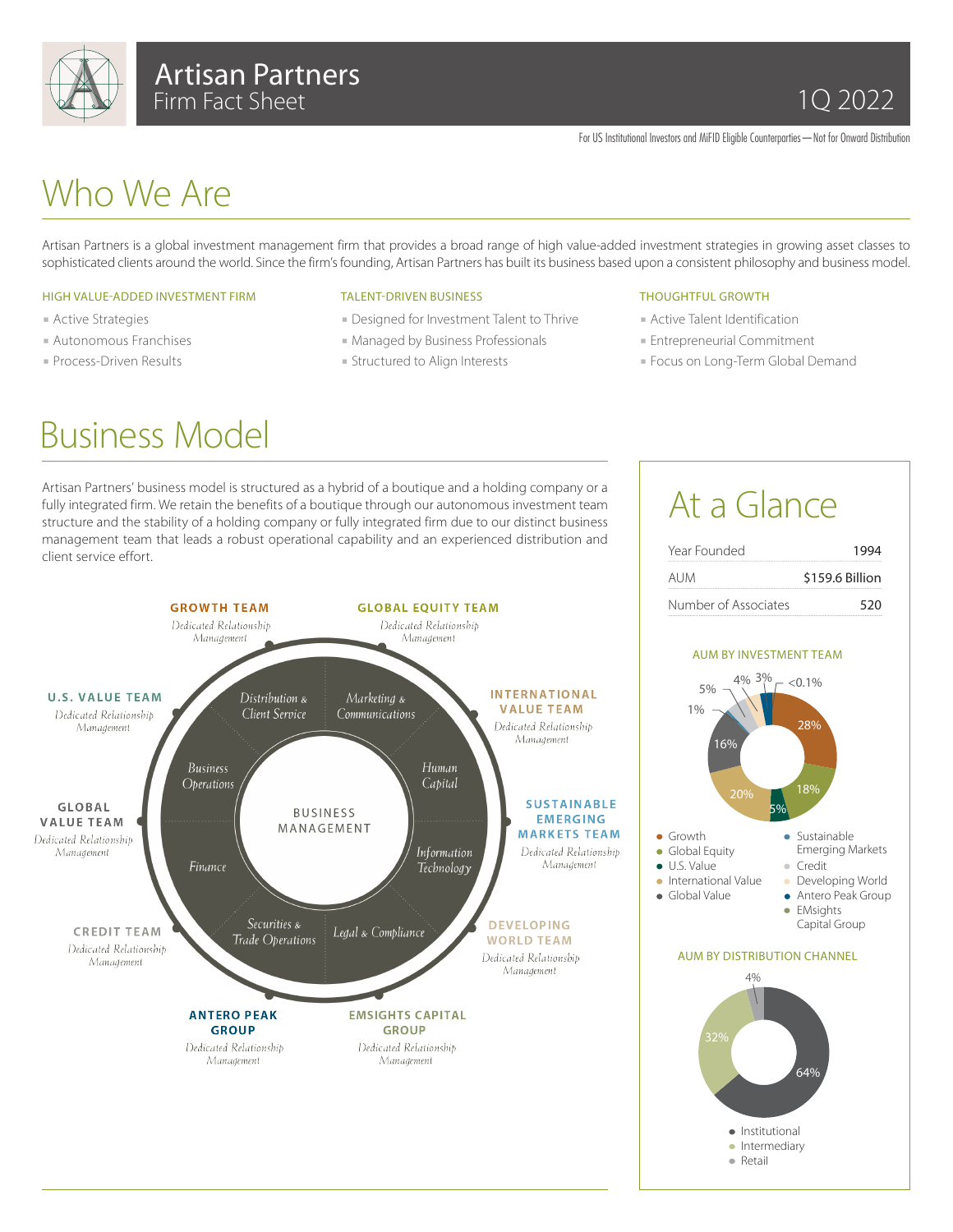## Business Development

Artisan Partners is committed to developing its autonomous investment teams in a way that fits their unique investment cultures. Our goal is to build multigenerational franchises with breadth in decision making and natural succession options. This development creates greater capacity for growth and new products that are distinct to each team's investment beliefs. Over the years, we have globalized our investment capabilities and expanded our product offerings.

## Investment Results (%)

#### Growth Team

Management: James Hamel, Craigh Cepukenas, Matthew Kamm, Jason White, Jay Warner

| Average Annual Total Returns                              |          |       |                          |                          |           | Value-Added | Strategy AUM  |
|-----------------------------------------------------------|----------|-------|--------------------------|--------------------------|-----------|-------------|---------------|
| Strategy Name and Inception Date                          | 1 Yr     | 3 Yr  | 5 Yr                     | 10 Yr                    | Inception | (bps)       | (\$ billions) |
| Artisan Global Opportunities Strategy-Gross 1 Feb 2007    | 1.60     | 18.42 | 16.42                    | 14.44                    | 12.00     | 548         | \$23.5        |
| Artisan Global Opportunities Strategy-Net                 | 0.77     | 17.45 | 15.46                    | 13.47                    | 11.07     |             |               |
| MSCI All Country World Index                              | 7.28     | 13.74 | 11.64                    | 9.99                     | 6.51      |             |               |
| Artisan Global Discovery Strategy-Gross 1 Sep 2017        | 1.78     | 20.89 |                          | $\overline{\phantom{m}}$ | 18.62     | 764         | \$2.1         |
| Artisan Global Discovery Strategy-Net                     | 0.81     | 19.74 | $\overline{\phantom{0}}$ | $\overline{\phantom{m}}$ | 17.49     |             |               |
| MSCI All Country World Index                              | 7.28     | 13.74 | $\overline{\phantom{a}}$ | $\overline{\phantom{0}}$ | 10.98     |             |               |
| Artisan U.S. Mid-Cap Growth Strategy-Gross 1 Apr 1997     | $-3.42$  | 20.05 | 18.28                    | 14.45                    | 15.64     | 562         | \$14.5        |
| Artisan U.S. Mid-Cap Growth Strategy-Net                  | $-4.32$  | 18.95 | 17.20                    | 13.40                    | 14.57     |             |               |
| Russell Midcap® Growth Index                              | $-0.89$  | 14.79 | 15.09                    | 13.51                    | 10.01     |             |               |
| Artisan U.S. Small-Cap Growth Strategy-Gross 1 Apr 1995 . | $-20.39$ | 12.42 | 16.23                    | 14.09                    | 11.26     | 321         | \$4.6         |
| Artisan U.S. Small-Cap Growth Strategy-Net +              | $-21.20$ | 11.31 | 15.08                    | 12.97                    | 10.17     |             |               |
| Russell 2000 <sup>®</sup> Growth Index                    | $-14.33$ | 9.87  | 10.32                    | 11.20                    | 8.04      |             |               |
|                                                           |          |       |                          |                          |           |             |               |

#### Global Equity Team

Management: Mark Yockey, Charles-Henri Hamaker, Andrew Euretig, Rezo Kanovich, Tiffany Hsiao

|                                                             |         | Average Annual Total Returns | Value-Added | Strategy AUM             |           |       |               |
|-------------------------------------------------------------|---------|------------------------------|-------------|--------------------------|-----------|-------|---------------|
| Strategy Name and Inception Date                            | I Yr    | 3 Yr                         | 5 Yr        | 10 Yr                    | Inception | (bps) | (\$ billions) |
| Artisan Global Equity Strategy-Gross 1 Apr 2010             | $-7.85$ | 11.68                        | 13.94       | 12.58                    | 12.32     | 294   | \$2.4         |
| Artisan Global Equity Strategy-Net                          | $-8.66$ | 10.69                        | 12.89       | 11.50                    | 11.24     |       |               |
| MSCI All Country World Index                                | 7.28    | 13.74                        | 11.64       | 9.99                     | 9.38      |       |               |
| Artisan Non-U.S. Growth Strategy-Gross 1 Jan 1996           | $-4.02$ | 7.40                         | 8.43        | 7.35                     | 9.64      | 468   | \$17.4        |
| Artisan Non-U.S. Growth Strategy-Net                        | $-4.90$ | 6.42                         | 7.45        | 6.37                     | 8.63      |       |               |
| MSCI EAFE Index                                             | 1.16    | 7.78                         | 6.71        | 6.27                     | 4.96      |       |               |
| Artisan Non-U.S. Small-Mid Growth Strategy—Gross 1 Jan 2019 | $-6.72$ | 14.33                        | -           | $\overline{\phantom{a}}$ | 18.35     | 720   | \$8.2         |
| Artisan Non-U.S. Small-Mid Growth Strategy-Net              | $-7.65$ | 13.18                        | -           | $\overline{\phantom{m}}$ | 17.16     |       |               |
| MSCI All Country World ex USA SMID Index                    | $-1.31$ | 8.53                         | -           | $\overline{\phantom{a}}$ | 11.15     |       |               |
| Artisan China Post-Venture Strategy <sup>2</sup> 1 Mar 2021 |         |                              |             |                          |           |       |               |

#### U.S. Value Team

Management: Thomas Reynolds, Daniel Kane, Craig Inman

|                                                      | Average Annual Total Returns |       |       |                          |           | Value-Added              | Strategy AUM  |
|------------------------------------------------------|------------------------------|-------|-------|--------------------------|-----------|--------------------------|---------------|
| Strategy Name and Inception Date                     | 1 Yr                         | 3 Yr  | 5 Yr  | 10 Yr                    | Inception | (bps)'                   | (\$ billions) |
| Artisan Value Equity Strategy-Gross 1 Jul 2005       | 11.61                        | 16.73 | 11.90 | 11.59                    | 9.50      | 124                      | 54.1          |
| Artisan Value Equity Strategy—Net                    | 10.86                        | 15.93 | 11.13 | 10.83                    | 8.67      |                          |               |
| Russell 1000 <sup>®</sup> Value Index                | 11.67                        | 13.01 | 10.28 | 11.69                    | 8.26      |                          |               |
| Artisan U.S. Mid-Cap Value Strategy-Gross 1 Apr 1999 | 8.57                         | 14.20 | 10.03 | 10.54                    | 12.74     | 266                      | \$3.7         |
| Artisan U.S. Mid-Cap Value Strategy-Net              | 7.56                         | 13.15 | 9.01  | 9.52                     | 11.68     | $\overline{\phantom{m}}$ |               |
| Russell Midcap® Value Index                          | 11.45                        | 13.67 | 9.99  | 12.01                    | 10.08     |                          |               |
| Artisan Value Income Strategy-Gross 1 Mar 2022       |                              | -     |       | $\overline{\phantom{a}}$ | 0.52      | $-319$                   |               |
| Artisan Value Income Strategy-Net                    |                              | -     | -     | $\overline{\phantom{a}}$ | 0.46      | $\overline{\phantom{m}}$ | $<$ 50.1      |
| $SRP 500°$ Index                                     |                              |       |       |                          | 3.71      |                          |               |

Source: Artisan Partners/MSCI/Russell/ICE BofA/S&P/Credit Suisse. Returns for periods less than one year are not annualized. 'Value-added since inception is based on gross of fees returns minus the since inception returns 2China Post-Venture Strategy, International Explorer Strategy and Antero Peak Hedge Strategy performance is available upon request. 3AUM include approximately \$23 million (reported on a one-month lag) for which Artisan Par provides investment models to managed account sponsors. . The U.S. Small-Cap Growth Strategy has limited availability to most new separate account clients. Artisan Partners will consider accepting new separate accounts in in its discretion. The Artisan U.S. Small-Cap Growth Strategy is open across pooled vehicles.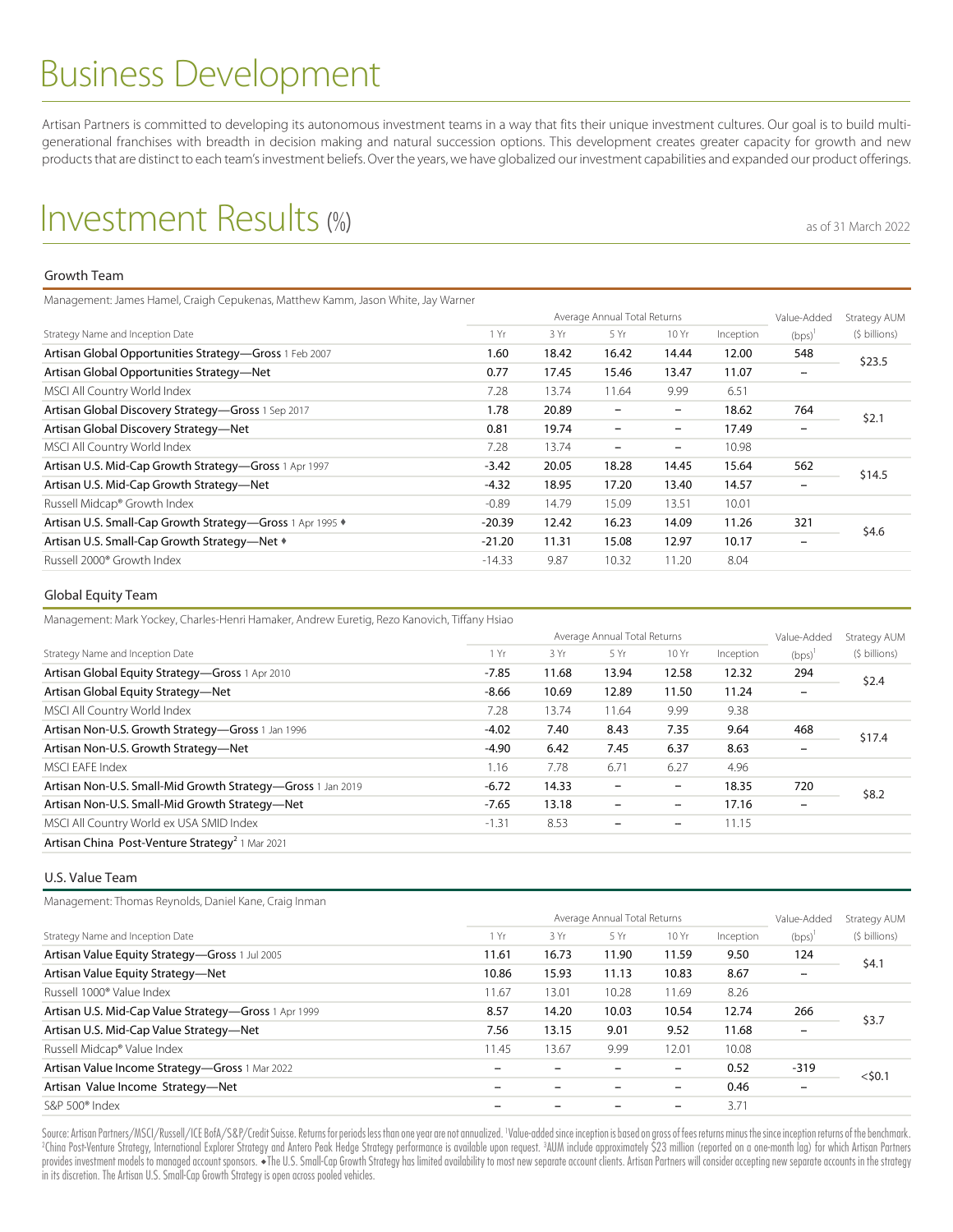#### International Value Team

Management: N. David Samra, Ian McGonigle, Joseph Vari, Beini Zhou, Anand Vasagiri

|                                                                        |         | Average Annual Total Returns | Value-Added | Strategy AUM |           |                          |               |
|------------------------------------------------------------------------|---------|------------------------------|-------------|--------------|-----------|--------------------------|---------------|
| Strategy Name and Inception Date                                       | i Yr    | 3 Yr                         | 5 Yr        | 10 Yr        | Inception | (bps)                    | (\$ billions) |
| Artisan International Value Strategy-Gross 1 Jul 2002                  | 6.02    | 12.91                        | 9.70        | 10.29        | 11.80     | 515                      | \$32.6        |
| Artisan International Value Strategy-Net                               | 5.04    | 11.87                        | 8.70        | 9.28         | 10.76     | $\overline{\phantom{a}}$ |               |
| MSCI All Country World ex USA Index                                    | $-1.48$ | 7.51                         | 6.76        | 5.55         | 6.65      |                          |               |
| <b>Artisan International Explorer Strategy</b> <sup>2</sup> 1 Nov 2020 |         |                              |             |              |           |                          |               |

#### Global Value Team

Management: Daniel O'Keefe, Michael McKinnon

|                                                 |       | Value-Added              | Strategy AUM |                          |           |                          |               |
|-------------------------------------------------|-------|--------------------------|--------------|--------------------------|-----------|--------------------------|---------------|
| Strategy Name and Inception Date                | 1 Yr  | 3 Yr                     | 5 Yr         | 10 Yr                    | Inception | (bps)                    | (\$ billions) |
| Artisan Global Value Strategy-Gross 1 Jul 2007  | 4.47  | 11.53                    | 9.66         | 11.12                    | 8.87      | 278                      | \$25.7        |
| Artisan Global Value Strategy-Net               | 3.49  | 10.48                    | 8.63         | 10.07                    | 7.83      | $\overline{\phantom{a}}$ |               |
| MSCI All Country World Index                    | 7.28  | 3.74                     | 1.64         | 9.99                     | 6.09      |                          |               |
| Artisan Select Equity Strategy-Gross 1 Mar 2020 | 2.61  | $\overline{\phantom{a}}$ |              | -                        | 16.73     | -799                     | \$0.4         |
| Artisan Select Equity Strategy-Net              | 1.85  | $\overline{\phantom{a}}$ | -            | $\overline{\phantom{0}}$ | 15.86     |                          |               |
| S&P 500 <sup>®</sup> Index                      | 15.65 | $\overline{\phantom{a}}$ |              | $\overline{\phantom{a}}$ | 24.71     |                          |               |

### Sustainable Emerging Markets Team

| Management: Maria Negrete-Gruson                               |                              |      |      |       |           |                          |                    |
|----------------------------------------------------------------|------------------------------|------|------|-------|-----------|--------------------------|--------------------|
|                                                                | Average Annual Total Returns |      |      |       |           | Value-Added              | Strategy AUM       |
| Strategy Name and Inception Date                               | i Yr                         | 3 Yr | 5 Yr | 10 Yr | Inception | (bps)                    | (\$ billions)      |
| Artisan Sustainable Emerging Markets Strategy—Gross 1 Jul 2006 | $-15.93$                     | 4.61 | 6.62 | 4.46  | 5.58      | 44                       | \$1.0 <sup>3</sup> |
| Artisan Sustainable Emerging Markets Strategy-Net              | $-16.77$                     | 3.58 | 5.57 | 3.40  | 4.50      | $\overline{\phantom{m}}$ |                    |
| MSCI Emerging Markets Index                                    | $-11.37$                     | 4.93 | 5.97 | 3.36  | 5.14      |                          |                    |

#### Credit Team

Management: Bryan Krug

|                                                        |         | Value-Added              | Strategy AUM             |                          |           |                          |               |
|--------------------------------------------------------|---------|--------------------------|--------------------------|--------------------------|-----------|--------------------------|---------------|
| Strategy Name and Inception Date                       | 1 Yr    | 3 Yr                     | 5 Yr                     | 10 Yr                    | Inception | $(bps)^{1}$              | (\$ billions) |
| Artisan High Income Strategy-Gross 1 Apr 2014          | 3.17    | 8.13                     | 7.35                     | $\overline{\phantom{0}}$ | 7.49      | 291                      | \$7.9         |
| Artisan High Income Strategy-Net                       | 2.48    | 7.40                     | 6.61                     | $\overline{\phantom{a}}$ | 6.74      |                          |               |
| ICE BofA US High Yield Master II Index                 | $-0.29$ | 4.39                     | 4.56                     | $\overline{\phantom{a}}$ | 4.58      |                          |               |
| Artisan Credit Opportunities Strategy-Gross 1 Jul 2017 | 11.99   | 18.51                    | $\overline{\phantom{a}}$ | $\overline{\phantom{0}}$ | 14.09     | $\overline{\phantom{m}}$ | \$0.1         |
| Artisan Credit Opportunities Strategy-Net              | 8.73    | 14.14                    |                          | $\overline{\phantom{a}}$ | 10.48     |                          |               |
| Artisan Floating Rate Strategy-Gross 1 Jan 2022        |         | $\overline{\phantom{a}}$ |                          | $\overline{\phantom{a}}$ | $-0.47$   | $-37$                    | $<$ \$0.1     |
| Artisan Floating Rate Strategy-Net                     |         | $\overline{\phantom{a}}$ |                          | $\overline{\phantom{a}}$ | $-0.64$   |                          |               |
| Credit Suisse Leveraged Loan Index                     |         |                          |                          |                          | $-0.10$   |                          |               |

#### Developing World Team

| Management: Lewis Kaufman                          |          |                              |             |                          |           |                          |               |
|----------------------------------------------------|----------|------------------------------|-------------|--------------------------|-----------|--------------------------|---------------|
|                                                    |          | Average Annual Total Returns | Value-Added | Strategy AUM             |           |                          |               |
| Strategy Name and Inception Date                   | 1 Yr     | 3 Yr                         | 5 Yr        | 10 Yr                    | Inception | (bps)                    | (\$ billions) |
| Artisan Developing World Strategy-Gross 1 Jul 2015 | $-24.25$ | 16.47                        | 15.24       | $\overline{\phantom{a}}$ | 12.93     | 817                      | \$6.2         |
| Artisan Developing World Strategy-Net              | $-25.06$ | 15.27                        | 14.04       | $\overline{\phantom{a}}$ | 11.76     | $\overline{\phantom{a}}$ |               |
| MSCI Emerging Markets Index                        | $-11.37$ | 4.93                         | 5.97        | $\overline{\phantom{0}}$ | 4.76      |                          |               |

#### Antero Peak Group

| Management: Christopher Smith                      |                              |       |                          |                          |           |       |               |
|----------------------------------------------------|------------------------------|-------|--------------------------|--------------------------|-----------|-------|---------------|
|                                                    | Average Annual Total Returns |       |                          |                          |           |       | Strategy AUM  |
| Strategy Name and Inception Date                   | 1 Yr                         | 3 Yr  | 5 Yr                     | 10 Yr                    | Inception | (bps) | (\$ billions) |
| Antero Peak Strategy-Gross 1 May 2017              | 9.41                         | 20.05 | $\overline{\phantom{a}}$ | $\overline{\phantom{a}}$ | 23.74     | 771   | \$3.8         |
| Antero Peak Strategy-Net                           | 8.33                         | 18.87 | $\overline{\phantom{m}}$ | $\qquad \qquad$          | 22.53     | -     |               |
| S&P 500 <sup>®</sup> Index                         | 15.65                        | 18.91 | $\overline{\phantom{a}}$ | $\overline{\phantom{a}}$ | 16.03     |       |               |
| Antero Peak Hedge Strategy <sup>2</sup> 1 Nov 2017 |                              |       |                          |                          |           |       |               |

Past performance is not a reliable indicator of future results and represents gross and net of fees performance for the Artisan Composites. Current performance may be lower or higher than the performance shown. The Antero Peak Strategy's investments in initial public offerings (IPOs) made a material contribution to performance. IPO investments may contribute significantly to a small portfolio's return, an effect that will generally decrease as assets grow. IPO investments may be unavailable in the future. Unlike the Index, the High Income Composite may hold loans and other security types. At times, this causes material differences in relative performance. Unlike the index, Artisan Credit Opportunities Composite can hold loans, derivative securities and take both long and short positions, which leads to material differences in relative performance. The Floating Rate and Value Income Strategies' returns may vary greatly over shorter periods due to the limited operating period since inception.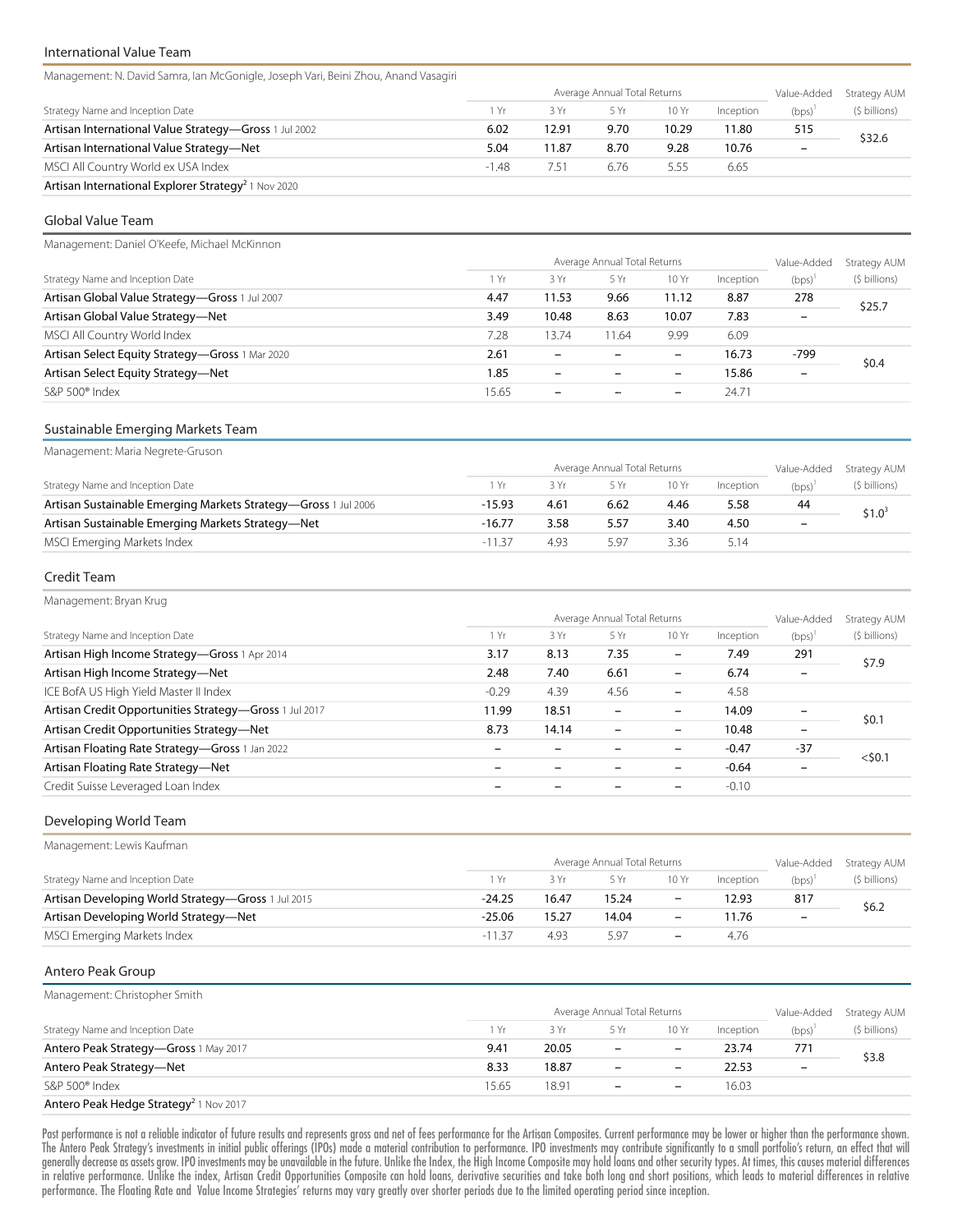## Annual Returns (%)

|                                                     | 2018                         | 2019                     | 2020                         | 2021  | 2022     |
|-----------------------------------------------------|------------------------------|--------------------------|------------------------------|-------|----------|
| Artisan Global Opportunities Strategy-Gross         | 23.71                        | 4.12                     | 2.53                         | 59.48 | 1.60     |
| Artisan Global Discovery Strategy-Gross             | $\overline{\phantom{a}}$     | 11.07                    | 4.22                         | 66.65 | 1.78     |
| Artisan U.S. Mid-Cap Growth Strategy—Gross          | 17.31                        | 14.07                    | 1.28                         | 76.97 | $-3.42$  |
| Artisan U.S. Small-Cap Growth Strategy-Gross        | 26.12                        | 18.39                    | $-1.99$                      | 82.14 | $-20.39$ |
| Artisan Global Equity Strategy—Gross                | 28.67                        | 7.15                     | $-1.37$                      | 53.32 | $-7.85$  |
| Artisan Non-U.S. Growth Strategy-Gross              | 21.68                        | $-0.54$                  | $-6.61$                      | 38.21 | $-4.02$  |
| Artisan Non-U.S. Small-Mid Growth Strategy-Gross    | $\qquad \qquad \blacksquare$ | $\overline{\phantom{a}}$ | $-5.56$                      | 69.72 | $-6.72$  |
| Artisan Value Equity Strategy—Gross                 | 7.78                         | 2.33                     | $-17.26$                     | 72.29 | 11.61    |
| Artisan U.S. Mid-Cap Value Strategy—Gross           | 7.96                         | 0.27                     | $-27.22$                     | 88.59 | 8.57     |
| Artisan International Value Strategy-Gross          | 13.59                        | $-2.82$                  | $-16.82$                     | 63.26 | 6.02     |
| Artisan Global Value Strategy-Gross                 | 14.21                        | 0.09                     | $-20.71$                     | 67.53 | 4.47     |
| Artisan Select Equity Strategy-Gross                | $\qquad \qquad \blacksquare$ | $\overline{\phantom{a}}$ | $\qquad \qquad \blacksquare$ | 66.49 | 2.61     |
| Artisan Sustainable Emerging Markets Strategy—Gross | 29.04                        | $-6.72$                  | $-18.90$                     | 67.94 | $-15.93$ |
| Artisan High Income Strategy—Gross                  | 7.01                         | 5.36                     | $-6.81$                      | 31.54 | 3.17     |
| Artisan Credit Opportunities Strategy—Gross         | -                            | 0.55                     | $-6.20$                      | 58.53 | 11.99    |
| Artisan Developing World Strategy-Gross             | 22.60                        | 4.90                     | 7.26                         | 94.54 | $-24.25$ |
| Antero Peak Strategy-Gross                          |                              | 18.61                    | 1.33                         | 56.12 | 9.41     |

Past performance does not guarantee and is not a reliable indicator of future results.

Investment Risks: Investments will rise and fall with market fluctuations and investor capital is at risk. Investors investing in strategies denominated in non-local currency should be aware of the risk of currency exchang cause a loss of principal. These risks, among others, are further described on the next page, which should be read in conjunction with this material.